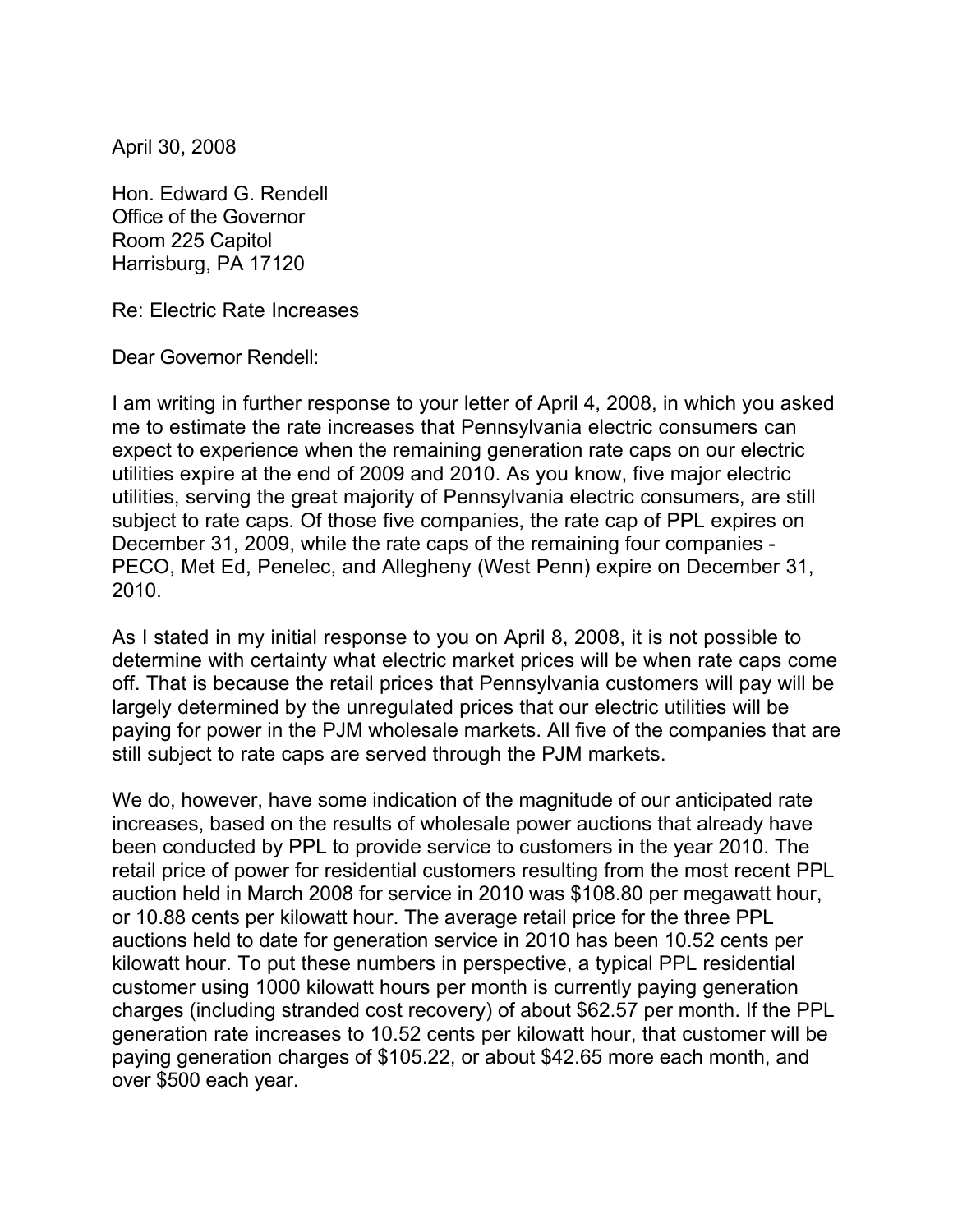None of the other four utilities whose rate caps are expiring have acquired any power for the post-rate cap period, but based on recent results in the PJM markets, we would expect that the wholesale prices for PPL's neighboring utilities in Eastern Pennsylvania - PECO and Met Ed - would be comparable to those in PPL's most recent auction, while the results for the PJM utilities in Western Pennsylvania - Penelec and Allegheny (West Penn) - would be somewhat less. We project that the latter two companies' generation prices would be about 9% less than PPL's price, or slightly below 10 cents per kilowatt hour.

It is also important to note that the starting point, that is, the current rates, for each of these companies is quite different. PECO, for example, already has very high generation rates, while Allegheny (West Penn) has very low rates. So the absolute and percentage rate increases that the customers of these companies can expect to experience will be quite different as well.

Based on the assumptions set forth above, we have estimated the following approximate percentage increases in the overall rates of residential customers, comparing rates that are in effect today and rates that would be expected to be in effect for each company after the rate caps have expired:

PPL - 37% Met Ed -54% PECO - 8% Penelec - 50% Allegheny (West Penn) - 63%

I would note that in the case of Allegheny (West Penn), the projected rate increase will not occur all at once, since the current generation rate cap is already set to increase by a total of about 1.2 cents per kilowatt hour in 2009 and 2010. Even then, however, the projected increase for residential customers at the end of 2010 under these assumptions would be about 41%.

In terms of the total dollar impact on residential customers of the increases for these five companies, we estimate that the increases would amount to approximately \$1.55 billion per year, as compared to current rates. While I have not attempted to prepare a similar analysis for commercial and industrial customers, I would note that residential sales comprise about one third of total sales for Pennsylvania electric utilities, so I would expect that the total rate impact on the residential, commercial and industrial consumers of these five utilities will be substantially higher than the \$1.55 billion estimated increase for residential customers alone. I would also note in this regard that the average of the first three PPL auction results for commercial customers have been slightly